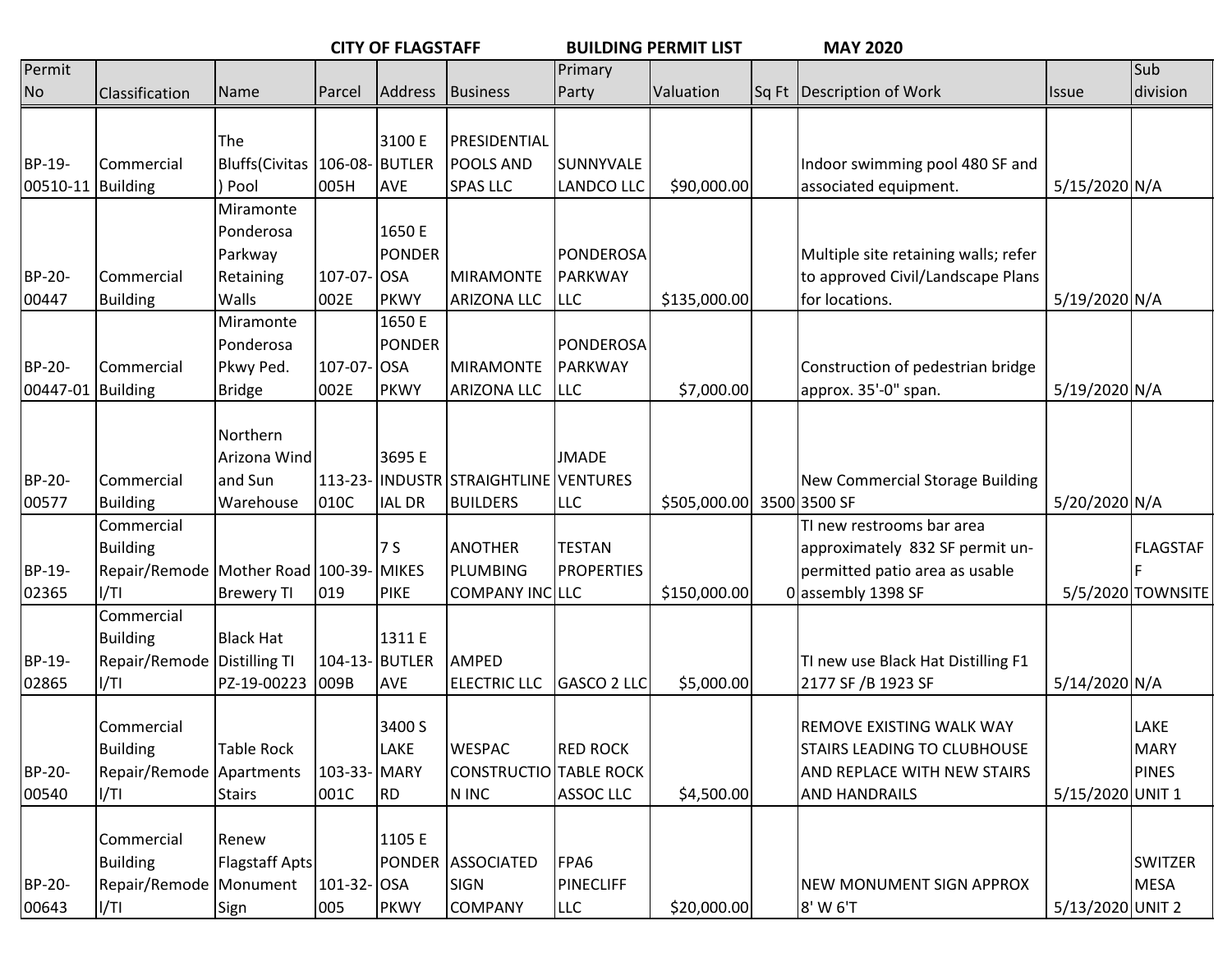|               | Commercial                 | Sawmill         |               |                        |                             |                  |              | <b>CONVERT OFFICE SPACE BACK TO</b>  |                  |                     |
|---------------|----------------------------|-----------------|---------------|------------------------|-----------------------------|------------------|--------------|--------------------------------------|------------------|---------------------|
|               | <b>Building</b>            | Apartments      |               | 901 S                  | Schoenfelder                | <b>NB</b>        |              | 2 SEPERATE DWELLING UNITS.           |                  |                     |
| BP-20-        | Repair/Remode Office       |                 |               | 104-09- O'LEARY        | Renovations                 | SAWMILLTIC       |              | <b>INLUDES PARTITION FRAMING</b>     |                  |                     |
| 00672         | 1/T1                       | Remodel         | 002F          | <b>ST</b>              | Inc                         | 1 <sup>1</sup>   | \$5,000.00   | <b>AND MEP</b>                       | 5/15/2020 N/A    |                     |
|               |                            | <b>Uncommon</b> |               | 113E                   |                             |                  |              |                                      |                  | <b>BRANNEN</b>      |
|               |                            | Flagstaff       |               | PHOENIX R G            |                             |                  |              |                                      |                  | <b>ADDITION</b>     |
| <b>BP-20-</b> | Commercial                 | Leasing         |               | 104-01- AVE STE        | Brinkmann                   | <b>WONG</b>      |              | Demo of interior non load bearing    |                  | <b>REVISED</b>      |
| 00781         | Demolition                 | Office          | 092C          |                        | Company                     | <b>STPEHEN N</b> | \$10,000.00  | partitions.                          | 5/28/2020 PLAT   |                     |
|               |                            |                 |               |                        |                             | REINSHAGEP       |              |                                      |                  |                     |
|               |                            |                 |               |                        |                             | AUL A &          |              |                                      |                  |                     |
| $CC-20-$      | Minor                      | Reinshagen      | 108-09-3121 N |                        | <b>OWNER</b>                | <b>GORMAN</b>    |              | Construct a 8 X 12 shed in rear of   |                  | <b>PINE PARK</b>    |
| 00692         | Improvement                | Shed            | 081           | <b>PARK DR BUILDER</b> |                             | <b>SHARON</b>    |              | property                             |                  | 5/4/2020 MANORS     |
| CC-20-        | Minor                      | Littlefield     | 112-12-812W   |                        | <b>OWNER</b>                | LITTLEFIELD      |              |                                      |                  | UNIVERSIT           |
| 00923         | Improvement                | Gazebo          | 030           | <b>COY DR</b>          | <b>BUILDER</b>              | <b>TREVOR</b>    |              | Construct a 10 X 10 gazebo           |                  | 5/29/2020 Y HEIGHTS |
|               |                            |                 |               |                        |                             |                  |              | Jensen Remodel Remodel area          |                  |                     |
|               |                            |                 |               |                        |                             |                  |              | 1378-SF (863-SF basement LVL;        |                  |                     |
|               |                            |                 |               |                        |                             |                  |              | 410-SF Main LVL; 105-SF Upper        |                  |                     |
|               |                            |                 |               |                        |                             |                  |              | LVL). Basement Level Scope: -        |                  |                     |
|               |                            |                 |               |                        |                             |                  |              | New bedroom and bathroom at          |                  |                     |
|               |                            |                 |               |                        |                             |                  |              | bottom of stairs; - remodel open     |                  |                     |
|               |                            |                 |               |                        |                             |                  |              | room adjacent to garage with         |                  |                     |
|               |                            |                 |               |                        |                             |                  |              | newly installed closet and           |                  |                     |
|               | Residential                |                 |               |                        |                             |                  |              | television space. Main Level         |                  | <b>PONDERO</b>      |
|               | <b>Building</b>            |                 |               |                        | <b>BARDEN</b>               | <b>JENSEN</b>    |              | Scope: - Relocate kitchen to         |                  | <b>SA TRAILS</b>    |
| <b>BP-20-</b> | Repair/Remode Jensen       |                 | 112-60-5124 S |                        | <b>HOME</b>                 | MARK S &         |              | existing dining room space;          |                  | UNITS <sub>7A</sub> |
| 00107         | I/Addition                 | Remodel         | 125           |                        | <b>OPAL RD BUILDERS LLC</b> | <b>DIANES</b>    | \$180,000.00 | reconfigure hall bathroom and        | 5/5/2020 & 7B    |                     |
|               | Residential                | Moskovitz       |               |                        |                             |                  |              |                                      |                  | <b>SHADOW</b>       |
|               | <b>Building</b>            | Demo Old        |               | 3300N                  | B <sub>3</sub>              |                  |              | Removing a deck and replacing it     |                  | <b>MOUNTAI</b>      |
| <b>BP-20-</b> | Repair/Remode   Deck Build |                 |               | 109-14- ADRIAN         | CONSTRUCTIO MOSKOVITZ       |                  |              | with a new 361 SF deck with new      |                  | N VILLAGE           |
| 00180         | I/Addition                 | New Deck        | 021           | <b>NE WAY</b>          | IN.                         | <b>NICHOLAS</b>  | \$20,000.00  | concrete steps and landing.          | 5/13/2020 UNIT 2 |                     |
|               |                            |                 |               |                        |                             |                  |              | Demolish existing rear deck and      |                  |                     |
|               |                            |                 |               |                        |                             |                  |              | stairs on north side of house. Build |                  |                     |
|               | Residential                |                 |               |                        |                             | <b>BERNASCON</b> |              | new raised concrete patio            |                  |                     |
|               | <b>Building</b>            | Bernasconi      |               | 802W                   |                             | <b>I ARMANDO</b> |              | w/wooden pergola & sunken            |                  | <b>FLAGSTAF</b>     |
| BP-20-        | Repair/Remode Deck and     |                 | 100-15-ASPEN  |                        | <b>GOOD OAK</b>             | H &              |              | conc. patio for hot tub w/wood       |                  |                     |
| 00254         | I/Addition                 | Pergola         | 001           | <b>AVE</b>             | <b>ENTERPRISES</b>          | <b>MELISSA S</b> | \$45,000.00  | deck wrap. Covered Patio: 342-SF     |                  | 5/14/2020 TOWNSITE  |
|               |                            |                 |               |                        |                             |                  |              |                                      |                  |                     |
|               | Res. Building              |                 |               | 499 W                  | <b>HIGHWOOD</b>             | <b>HARMON</b>    |              |                                      |                  | <b>PONDERO</b>      |
| BP-20-        | Repair/Remode Harmon       |                 |               |                        | 112-05- WULFEN CONST. &     | JOHN &           |              | Replace existing deck with a 465     |                  | <b>SA TRAILS</b>    |
| 00454         | I/Addition                 | Deck            | 020           | <b>ITE RD</b>          | <b>REMODELING MISTIE</b>    |                  | \$20,000.00  | SF composite deck.                   | 5/18/2020 UNIT 6 |                     |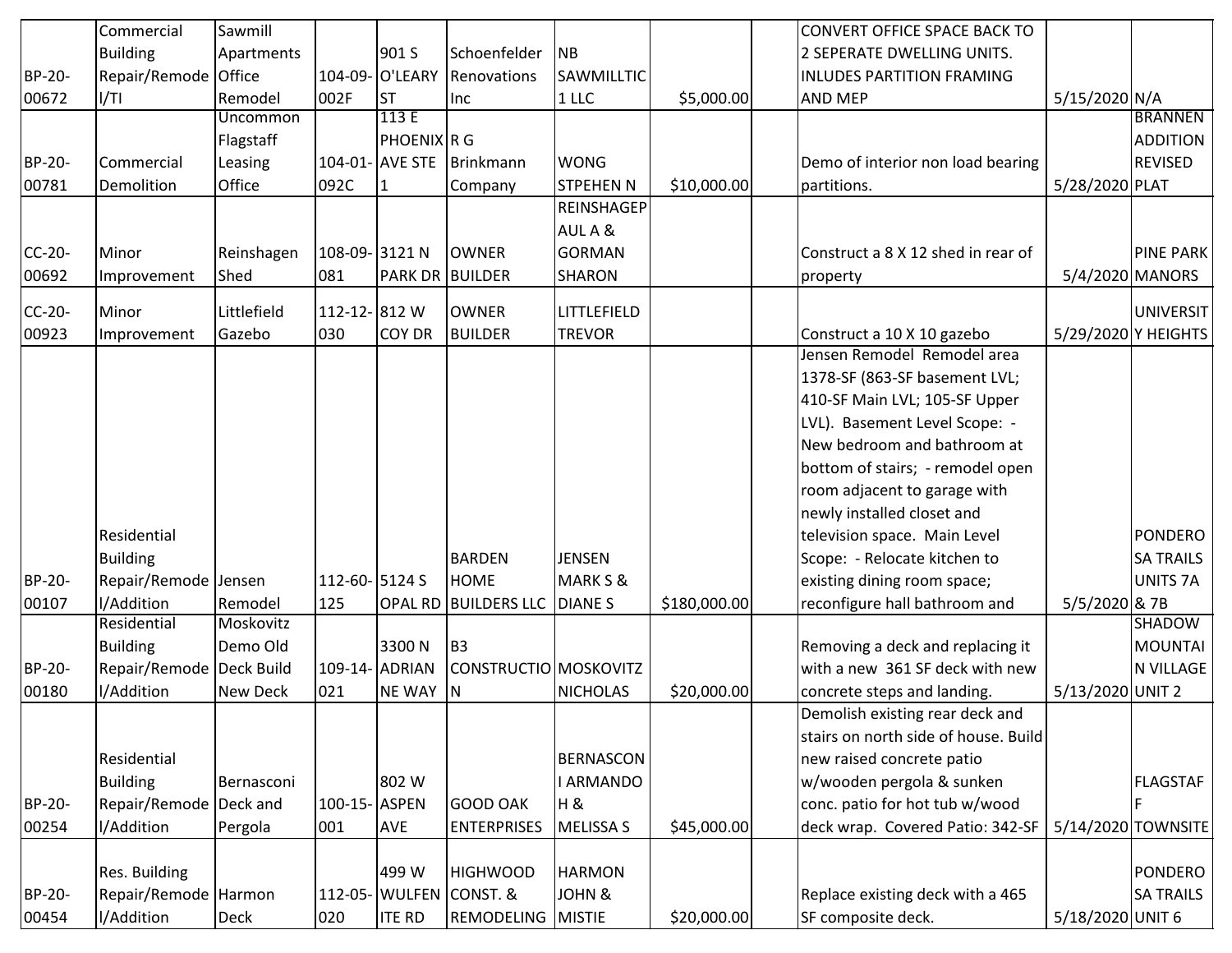|        | Res. Building              | McCathy           |               |                     |                         | <b>CONNALLY</b>    |             |                                     |                  | <b>GREENLA</b>      |
|--------|----------------------------|-------------------|---------------|---------------------|-------------------------|--------------------|-------------|-------------------------------------|------------------|---------------------|
| BP-20- | Repair/Remode Garage       |                   | 108-04-3550N  |                     | <b>BLUE SKY</b>         | <b>LIVING</b>      |             | Convert a 270 SF garage to          |                  | W                   |
| 00492  | I/Addition                 | Conversion        | 082           |                     | <b>PARK DR BUILDERS</b> | <b>TRUST</b>       | \$15,000.00 | livable/conditioned space.          |                  | 5/14/2020 ESTATES 5 |
|        | Residential                |                   |               |                     |                         |                    |             |                                     |                  |                     |
|        | <b>Building</b>            |                   |               | 3608N               |                         |                    |             | Removal and replacement of          |                  | <b>GREENLA</b>      |
| BP-20- | Repair/Remode              |                   | 108-04- ALTA  |                     | <b>OWNER</b>            | Mecaiah            |             | entire roof system with pre-        |                  | W                   |
| 00532  | l/Addition                 | <b>Giesy Roof</b> | 105           | VISTA DR BUILDER    |                         | Giesy              | \$9,000.00  | manufactured trusses. 2320-SF       |                  | 5/1/2020 ESTATES 6  |
|        | Residential                |                   |               |                     |                         |                    |             |                                     |                  |                     |
|        | <b>Building</b>            |                   |               | 656N                |                         | <b>PETERSEN</b>    |             |                                     |                  |                     |
| BP-20- | Repair/Remode Peterson     |                   | 101-42- PINE  |                     | <b>OWNER</b>            | ALAN &             |             | New Uncovered 147-SF uncovered      |                  | <b>SWITZER</b>      |
| 00547  | l/Addition                 | Deck              | 053           | <b>CLIFF DR</b>     | BUILDER                 | <b>CATHERINE</b>   | \$5,500.00  | deck.                               | 5/11/2020 MESA   |                     |
|        |                            |                   |               |                     |                         | <b>VERZOSA</b>     |             |                                     |                  |                     |
|        | Residential                |                   |               |                     |                         | <b>DENNYSE</b>     |             |                                     |                  |                     |
|        | <b>Building</b>            |                   |               | 5180 E              | <b>MATTS</b>            | <b>MUNAR &amp;</b> |             | 455 SF MASTER SUITE ROOM            |                  |                     |
| BP-20- | Repair/Remode Verzosa      |                   |               |                     | 117-18- HICKORY DRYWALL | <b>DINO</b>        |             | <b>ADDTTION 1 BED 1 BATH LIVING</b> |                  |                     |
| 00552  | I/Addition                 | Addition          | 140           | <b>DR</b>           | <b>PATCH INC</b>        | <b>CUSTODIO</b>    | \$50,000.00 | 455 ROOM WITH WET BAR               |                  | 5/13/2020 SUNRIDGE  |
|        |                            |                   |               |                     |                         |                    |             |                                     |                  |                     |
|        | Residential                |                   |               |                     |                         |                    |             |                                     |                  | <b>MOUNT</b>        |
|        | <b>Building</b>            |                   |               | 711N                | <b>ARIZONA</b>          |                    |             |                                     |                  | <b>ELDEN</b>        |
| BP-20- | Repair/Remode Cross        |                   |               | 101-06- HUMPH       | <b>FOUNDATION</b>       | <b>CROSS IVAN</b>  |             | Foundation repair to include the    |                  | <b>HEIGHTS</b>      |
| 00553  | l/Addition                 | Foundation        | 014           | <b>REYS ST</b>      | <b>SOLUTIONS</b>        | <b>JOSHUA</b>      | \$47,773.00 | installation of 27-push piers.      |                  | 5/5/2020 ADDITION   |
|        | Residential                |                   |               | 496 E               |                         |                    |             |                                     |                  |                     |
|        | <b>Building</b>            | Cernohous         |               | <b>CLOVER</b>       | <b>ARIZONA</b>          | <b>CERNOHOU</b>    |             |                                     |                  |                     |
| BP-20- | Repair/Remode   Foundation |                   | 105-18-CREEK  |                     | <b>FOUNDATION</b>       | S TODD &           |             | Foundation repair using             |                  | <b>FOXWOO</b>       |
| 00606  | I/Addition                 | Repair            | 044           | DR.                 | <b>SOLUTIONS</b>        | <b>SARICA</b>      | \$9,998.00  | push/helical piers.                 | $5/8/2020$ D     |                     |
|        |                            |                   |               |                     |                         |                    |             |                                     |                  |                     |
|        | Residential                |                   |               |                     |                         | NEWGARD            |             |                                     |                  | PONDERO             |
|        | <b>Building</b>            | Newgard           |               | 97 W                | <b>ARIZONA</b>          | <b>GREGORY A</b>   |             | Foundation repair Install           |                  | <b>SA TRAILS</b>    |
| BP-20- | Repair/Remode   Foundation |                   | 112-59-GNEISS |                     | <b>FOUNDATION</b>       | & AMANDA           |             | smartjacks and/or concentric        |                  | <b>UNITS 4A</b>     |
| 00640  | I/Addition                 | Repir             | 049           | <b>TRL</b>          | <b>SOLUTIONS</b>        |                    | \$18,710.00 | piers.                              | 5/13/2020 4B 4C  |                     |
|        |                            |                   |               |                     |                         |                    |             |                                     |                  | <b>CONTINEN</b>     |
|        |                            |                   |               |                     |                         |                    |             |                                     |                  | <b>TAL</b>          |
|        | Residential                |                   |               |                     | <b>HIGHWOOD</b>         |                    |             | <b>REMOVE EXISTING FRONT AND</b>    |                  | <b>COUNTRY</b>      |
|        | <b>Building</b>            |                   |               | 1411 N              | <b>CONSTRUCTIO</b>      |                    |             | SIDE DECK AND STAIRS AND            |                  | <b>CLUB</b>         |
| BP-20- |                            |                   |               | 117-18- INVERRA N & |                         |                    |             | <b>REPLACE WITH NEW COMPOSITE</b>   |                  | <b>ESTATES</b>      |
|        | Repair/Remode Guidance     |                   |               |                     |                         | <b>GUIDANCE</b>    |             |                                     |                  |                     |
| 00674  | I/Addition                 | Center Deck 076   |               | <b>RY WAY</b>       | REMODELING              | <b>CENTER INC</b>  | \$60,000.00 | <b>MATERIAL</b>                     | 5/20/2020 UNIT 2 |                     |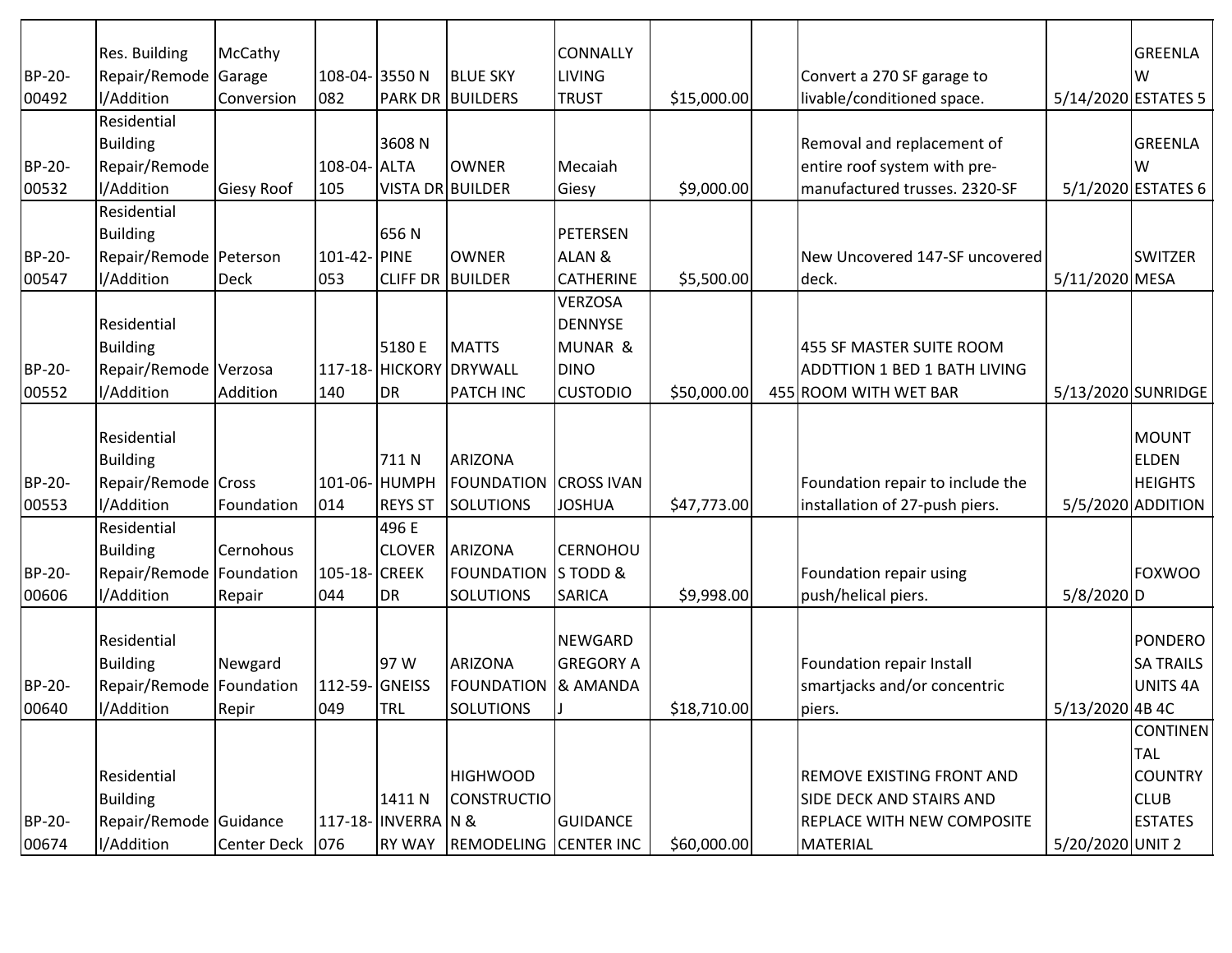|                             | Residential                                     |                                                                                           |              |                         |                                                             | <b>BEST SAT</b>                               |              | Foundation repair consisting of 32-                                                                                                                                                                                                                                                                                                   |                |                                                     |
|-----------------------------|-------------------------------------------------|-------------------------------------------------------------------------------------------|--------------|-------------------------|-------------------------------------------------------------|-----------------------------------------------|--------------|---------------------------------------------------------------------------------------------------------------------------------------------------------------------------------------------------------------------------------------------------------------------------------------------------------------------------------------|----------------|-----------------------------------------------------|
|                             | <b>Building</b>                                 | <b>Best</b>                                                                               |              |                         | <b>ARIZONA</b>                                              | <b>SANSAR</b>                                 |              | 35 bore holes filled incrementally                                                                                                                                                                                                                                                                                                    |                | <b>MOUNT</b>                                        |
| BP-20-                      | Repair/Remode                                   | Foundation                                                                                | 110-05-111 E |                         | <b>FOUNDATION</b>                                           | <b>SINGH &amp;</b>                            |              | with grout lifts and inspected by                                                                                                                                                                                                                                                                                                     |                | <b>ELDEN</b>                                        |
| 00708                       | I/Addition                                      | Repair                                                                                    | 050          |                         | <b>PINE AVE SOLUTIONS</b>                                   | KAUR                                          | \$35,470.00  | special inspector.                                                                                                                                                                                                                                                                                                                    | 5/26/2020 PARK |                                                     |
|                             |                                                 |                                                                                           |              | 2350W                   |                                                             | <b>SHAPLEY</b>                                |              | 14 panel 4.48 KW roof mounted                                                                                                                                                                                                                                                                                                         |                | RAILROAD                                            |
| BP-20-                      | Residential                                     |                                                                                           | 112-49-ROCK  |                         |                                                             | <b>EDMOND &amp;</b>                           |              | solar array with minor structural                                                                                                                                                                                                                                                                                                     |                | <b>SPRINGS</b>                                      |
| 00390                       | Photovoltaic                                    | Shapley Solar 397                                                                         |              | <b>ISLAND</b>           | <b>KAYO LLC</b>                                             | <b>ROCIO</b>                                  | \$9,600.00   | modifications to existing roof                                                                                                                                                                                                                                                                                                        |                | 5/7/2020 66 UNIT 3                                  |
|                             |                                                 |                                                                                           |              |                         |                                                             |                                               |              |                                                                                                                                                                                                                                                                                                                                       |                |                                                     |
|                             |                                                 |                                                                                           |              |                         |                                                             |                                               |              |                                                                                                                                                                                                                                                                                                                                       |                | <b>UNIVERSIT</b>                                    |
|                             |                                                 |                                                                                           |              | 3404 S                  | <b>PROMETHEUS</b>                                           |                                               |              | Roof-mounted solar array                                                                                                                                                                                                                                                                                                              |                |                                                     |
| BP-20-                      | Residential                                     |                                                                                           | 112-25-CAROL |                         | <b>RENEWABLES</b>                                           | <b>LAURA</b>                                  |              | consisting of (13) 320 watt panels                                                                                                                                                                                                                                                                                                    |                | <b>HIGHLAND</b>                                     |
| 00488                       | Photovoltaic                                    | Laura Solar                                                                               | 028A         | DR                      | <b>INC</b>                                                  | <b>JASON</b>                                  | \$14,500.00  | for a total of 4.16 KW                                                                                                                                                                                                                                                                                                                | $5/8/2020$ S   |                                                     |
|                             |                                                 |                                                                                           |              | 2814 E                  |                                                             | <b>GUYER</b>                                  |              | Installation of a 10 panel 3.1kW                                                                                                                                                                                                                                                                                                      |                | <b>GREENLA</b>                                      |
| BP-20-                      | Residential                                     |                                                                                           | 108-10-LEWIS |                         | Prostruct                                                   | <b>RYAN SCOTT</b>                             |              | roof-mounted photovoltaic solar                                                                                                                                                                                                                                                                                                       |                | W                                                   |
| 00688                       | Photovoltaic                                    | Guyer Solar                                                                               | 036          | DR                      | <b>Builders LLC</b>                                         | <b>&amp; JENNIFER</b>                         | \$11,315.00  | system                                                                                                                                                                                                                                                                                                                                |                | 5/18/2020 ESTATES 1                                 |
|                             |                                                 |                                                                                           |              | 2675W                   | <b>PROMETHEUS MAGILL</b>                                    |                                               |              |                                                                                                                                                                                                                                                                                                                                       |                |                                                     |
| BP-20-                      | Residential                                     |                                                                                           |              | 102-12- HOGAN           | <b>RENEWABLES</b>                                           | MICHAEL L                                     |              | 48 panel roof mounted 15.36 KW                                                                                                                                                                                                                                                                                                        |                |                                                     |
| 00769                       | Photovoltaic                                    | Magill Solar                                                                              | 029P         | DR                      | <b>INC</b>                                                  | <b>&amp; JENNIFER</b>                         | \$32,874.00  | solar array.                                                                                                                                                                                                                                                                                                                          | 5/8/2020 N/A   |                                                     |
| BP-19-<br>02501             | Residential<br><b>Single Family</b><br>Attached | O'Leary<br>Street<br>Duplex - Unit<br>101(1st<br>Floor) PZ-19-104-01-ST UNIT<br>00036-01  | 001A         | 301 S<br>O'LEARY<br>101 | Independent<br><b>Builders of</b><br>Southern<br>Oregon LLC | <b>ROCKJUNIPE</b><br>R HOLDINGS<br><b>LLC</b> | \$500,000.00 | Unit 1 of new two-family dwelling<br>(1st Floor of 3 total floors). 2561<br>SF livable/conditioned area. 6 BR 6<br>BA. 3-car garage (incl.<br>mechanical/under stair<br>storage/side entry) 937 SF<br>uncovered porch 40 SF.<br>*APPROVED PLANS ISSUED<br>2561 ELECTRONICALLY*                                                        | 5/4/2020 PLAT  | <b>BRANNEN</b><br><b>ADDITION</b><br><b>REVISED</b> |
| BP-19-<br>02501-01 Attached | Residential<br>Single Family                    | O'Leary<br>Duplex - Unit<br>201 (2nd &<br>3rd Floors)<br>PZ-19-00036-104-01-ST UNIT<br>01 | 001A         | 301 S<br>O'LEARY<br>101 | Independent<br><b>Builders of</b><br>Southern<br>Oregon LLC | ROCKJUNIPE<br>R HOLDINGS<br><b>LLC</b>        |              | Unit 2 of new two-family<br>dwelling(3floors). 6 BR 6 BA 2561<br>SF livable/conditioned area;<br>habitable attic 1307 SF (3rd Floor);<br>Unconditioned entry stair (1st<br>Floor) 116 SF; storage/ mechanical<br>894 SF; uncovered porch 40 SF @<br>1st Floor entry; covered deck 40;<br>\$250,000.00 3868 uncovered roof deck 799 SF | 5/4/2020 PLAT  | <b>BRANNEN</b><br><b>ADDITION</b><br><b>REVISED</b> |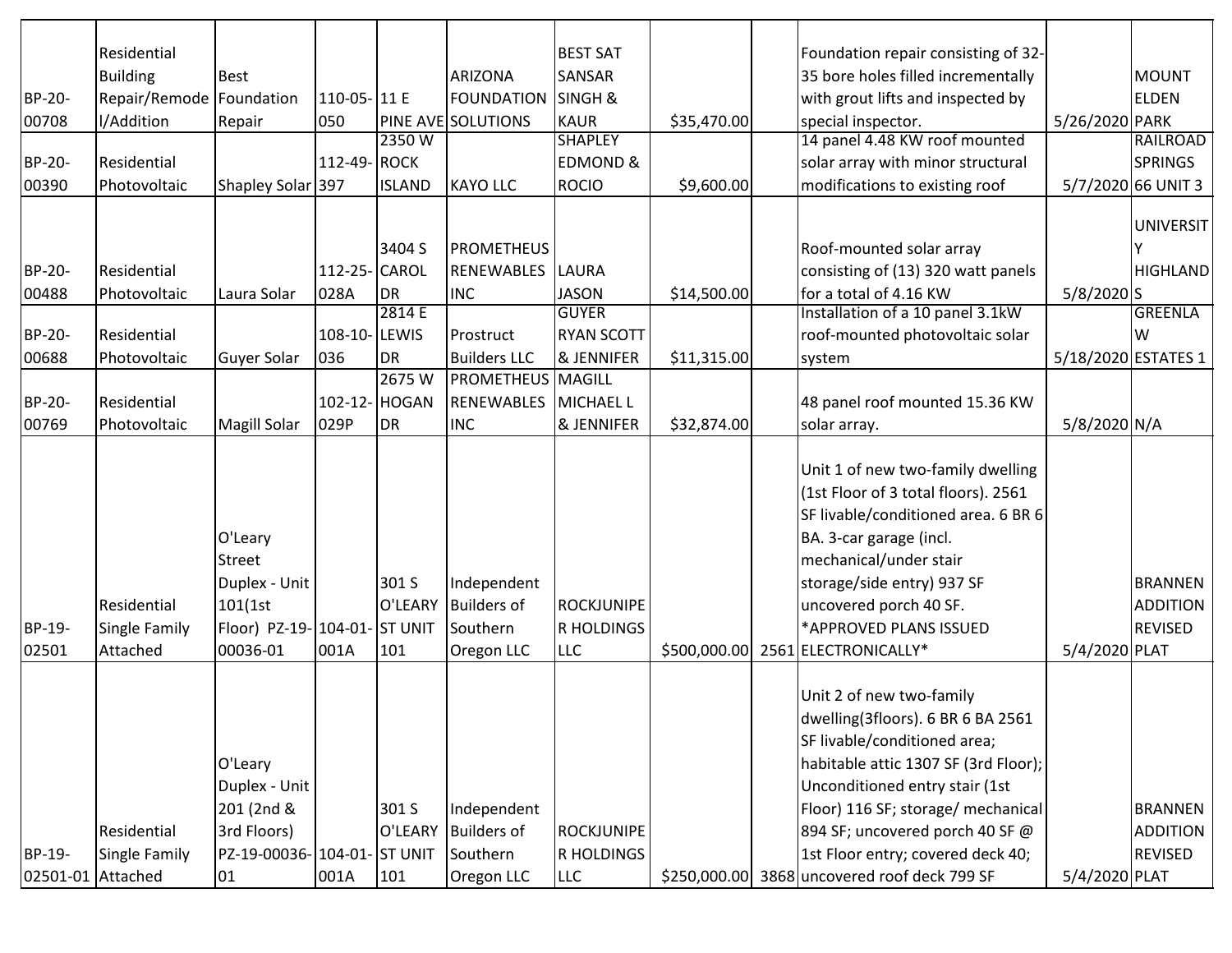|                          |                                                             | Miramonte                                                  |            |                                               |                                                    |                                                                        |                      |                                                                                                                                                         |                 |                                                               |
|--------------------------|-------------------------------------------------------------|------------------------------------------------------------|------------|-----------------------------------------------|----------------------------------------------------|------------------------------------------------------------------------|----------------------|---------------------------------------------------------------------------------------------------------------------------------------------------------|-----------------|---------------------------------------------------------------|
|                          |                                                             | Presidio Lot                                               |            |                                               |                                                    |                                                                        |                      |                                                                                                                                                         |                 |                                                               |
|                          | Residential                                                 | 33E Model                                                  |            | 2489 W                                        |                                                    | MIRAMONT                                                               |                      | Attached SFR 2243 SF 4 Bed 3                                                                                                                            |                 | <b>PRESIDIO</b>                                               |
| BP-20-                   | Single Family                                               | 2243 W Opt                                                 |            | 112-62- CLEMEN                                | MIRAMONTE                                          | E PRESIDIO                                                             |                      | Bath covered porch 57 SF optional                                                                                                                       |                 | IN THE                                                        |
| 00636                    | Attached                                                    | <b>Deck</b>                                                | 421        | <b>T CIR</b>                                  | <b>ARIZONA LLC</b>                                 | <b>ILLC</b>                                                            |                      | \$168,225.00 2243 covered deck 44 sf and patio 44sf                                                                                                     | 5/11/2020 PINES |                                                               |
|                          |                                                             | Miramonte                                                  |            |                                               |                                                    |                                                                        |                      |                                                                                                                                                         |                 |                                                               |
|                          |                                                             | Presidio Lot                                               |            |                                               |                                                    |                                                                        |                      | Attached SFR 2243 SF 4 Bed 3                                                                                                                            |                 |                                                               |
|                          | Residential                                                 | 34E Model                                                  |            | 2493 W                                        |                                                    | MIRAMONT                                                               |                      | Bath covered porch 57 SF                                                                                                                                |                 | <b>PRESIDIO</b>                                               |
| BP-20-                   | Single Family                                               | 2243 W Opt                                                 |            |                                               | 112-62- CLEMEN MIRAMONTE                           | E PRESIDIO                                                             |                      | optional covered deck 44 sf and                                                                                                                         |                 | IN THE                                                        |
| 00637                    | Attached                                                    | <b>Deck</b>                                                | 422        | <b>T CIR</b>                                  | <b>ARIZONA LLC</b>                                 | <b>LLC</b>                                                             |                      | \$168,225.00 2243 patio 44sf 460SF garage.                                                                                                              | 5/5/2020 PINES  |                                                               |
|                          |                                                             | Miramonte                                                  |            |                                               |                                                    |                                                                        |                      |                                                                                                                                                         |                 |                                                               |
|                          |                                                             | Presidio Lot                                               |            |                                               |                                                    |                                                                        |                      |                                                                                                                                                         |                 |                                                               |
|                          | Residential                                                 | 37E Model                                                  |            | 2505 W                                        |                                                    | MIRAMONT                                                               |                      | Attached SFR 2243 SF 4 Bed 3                                                                                                                            |                 | <b>PRESIDIO</b>                                               |
| BP-20-                   | Single Family                                               | 2243 W Opt                                                 |            | 112-62- CLEMEN                                | <b>MIRAMONTE</b>                                   | <b>E PRESIDIO</b>                                                      |                      | Bath covered porch 57 SF optional                                                                                                                       |                 | IN THE                                                        |
| 00638                    | Attached                                                    | <b>Deck</b>                                                | 425        | <b>T CIR</b>                                  | <b>ARIZONA LLC</b>                                 | <b>LLC</b>                                                             |                      | $$168,225.00$ 2243 covered deck 44 sf and patio 44sf                                                                                                    | 5/5/2020 PINES  |                                                               |
|                          |                                                             | <b>Miramonte</b>                                           |            |                                               |                                                    |                                                                        |                      |                                                                                                                                                         |                 |                                                               |
|                          |                                                             | Presidio Lot                                               |            |                                               |                                                    |                                                                        |                      |                                                                                                                                                         |                 |                                                               |
|                          | Residential                                                 | 38E Model                                                  |            | 2509 W                                        |                                                    | MIRAMONT                                                               |                      | Attached SFR 2243 SF 4 Bed 3                                                                                                                            |                 | <b>PRESIDIO</b>                                               |
| BP-20-                   | <b>Single Family</b>                                        | 2243 W Opt                                                 |            |                                               | 112-62- CLEMEN MIRAMONTE                           | E PRESIDIO                                                             |                      | Bath covered porch 57 SF optional                                                                                                                       |                 | IN THE                                                        |
| 00639                    | Attached                                                    | <b>Deck</b>                                                | 426        | <b>T CIR</b>                                  | <b>ARIZONA LLC</b>                                 | <b>ILLC</b>                                                            |                      | $$168,225.00$ 2243 covered deck 44 sf and patio 44sf                                                                                                    | 5/5/2020 PINES  |                                                               |
|                          |                                                             |                                                            |            |                                               |                                                    |                                                                        |                      | 3.5-BA; 3-Story; 5391-SF Total                                                                                                                          |                 |                                                               |
|                          |                                                             |                                                            |            |                                               |                                                    |                                                                        |                      | Livable (1461-SF Lower Level; 665-                                                                                                                      |                 |                                                               |
|                          |                                                             |                                                            |            |                                               |                                                    |                                                                        |                      | SF Basement/Storage; 2196-SF                                                                                                                            |                 |                                                               |
|                          |                                                             |                                                            |            |                                               |                                                    |                                                                        |                      | Main Level; 1734-SF Upper Level);                                                                                                                       |                 | <b>MOUNT</b>                                                  |
|                          | Residential                                                 |                                                            |            | 4146 N                                        |                                                    | <b>EMPIRE</b>                                                          |                      | 555-SF 2-Car Garage; 98-SF Front                                                                                                                        |                 | <b>ELDEN</b>                                                  |
| BP-19-                   | Single Family                                               | Darlington                                                 |            | 113-80- CERTHIA OWNER                         |                                                    | ENTERPRISE                                                             |                      | Covered Porch; 598-SF Rear                                                                                                                              |                 | <b>FOOTHILL</b>                                               |
| 02758                    | Detached                                                    | <b>SFR</b>                                                 | 026        | ST                                            | <b>BUILDER</b>                                     | <b>SLLC</b>                                                            | \$450,000.00         | 5391 Covered Porch; 328-SF Rear                                                                                                                         | 5/26/2020 S     |                                                               |
|                          |                                                             | Miramonte                                                  |            | 2448 W                                        |                                                    | <b>WOODY</b>                                                           |                      | New SFD - Model Plan 1996: 2-                                                                                                                           |                 |                                                               |
|                          | Residential                                                 | Presidio Lot                                               |            | <b>MISSION</b>                                |                                                    | MOUNTAIN                                                               |                      | story 3 BR 2.5 BA 1996 SF                                                                                                                               |                 | <b>PRESIDIO</b>                                               |
| BP-19-                   | Single Family                                               | 40C Model                                                  |            | 112-62-TIMBER                                 | <b>MIRAMONTE</b>                                   | <b>HOLDINGS</b>                                                        |                      | livable/conditioned area. 2-car                                                                                                                         |                 | IN THE                                                        |
| 02788                    | Detached                                                    | 1996                                                       | 379        | <b>CIR</b>                                    | <b>ARIZONA LLC</b>                                 | <b>LLC</b>                                                             |                      | \$149,700.00 1996 garage 600 SF covered                                                                                                                 | 5/19/2020 PINES |                                                               |
|                          |                                                             | Miramonte                                                  |            |                                               |                                                    | <b>WOODY</b>                                                           |                      | story 2 BR 2 BA 1459 SF                                                                                                                                 |                 |                                                               |
|                          | Residential                                                 | Presidio Lot                                               |            | 2878 S                                        |                                                    | <b>MOUNTAIN</b>                                                        |                      | livable/conditioned; 2-car garage                                                                                                                       |                 | <b>PRESIDIO</b>                                               |
| BP-19-                   | Single Family                                               | 26C Model                                                  |            | 112-62- WRIGHT                                | MIRAMONTE                                          | <b>HOLDINGS</b>                                                        |                      | 424 SF Covered porch/patios 140                                                                                                                         |                 | IN THE                                                        |
|                          |                                                             |                                                            |            |                                               |                                                    |                                                                        |                      |                                                                                                                                                         |                 |                                                               |
|                          |                                                             |                                                            |            |                                               |                                                    |                                                                        |                      |                                                                                                                                                         |                 |                                                               |
|                          |                                                             |                                                            |            |                                               |                                                    |                                                                        |                      |                                                                                                                                                         |                 |                                                               |
|                          |                                                             |                                                            |            |                                               |                                                    |                                                                        |                      |                                                                                                                                                         |                 |                                                               |
| 02795<br>BP-19-<br>02842 | Detached<br>Residential<br><b>Single Family</b><br>Detached | 1459<br>Symmetry<br>Deer Creek<br>Same-as LOT<br>26 Plan E | 365<br>026 | <b>RD</b><br>2650 S<br>105-22- BLUEBIR<br>DCT | <b>ARIZONA LLC</b><br>SYMMETRY<br><b>HOMES INC</b> | <b>LLC</b><br><b>DEER CREEK</b><br><b>AT PINE</b><br><b>CANYON LLC</b> | \$116,720.00 1459 SF | New 2 story std 4 bedroom 4<br>bath. 3228 sf dwelling (option<br>dining room ext) 879sf garage (3rd<br>\$650,000.00 3228 car option) 464sf covered deck | 5/7/2020 PINES  | DEER<br><b>CREEK</b><br><b>CROSSING</b><br>5/28/2020 UNIT ONE |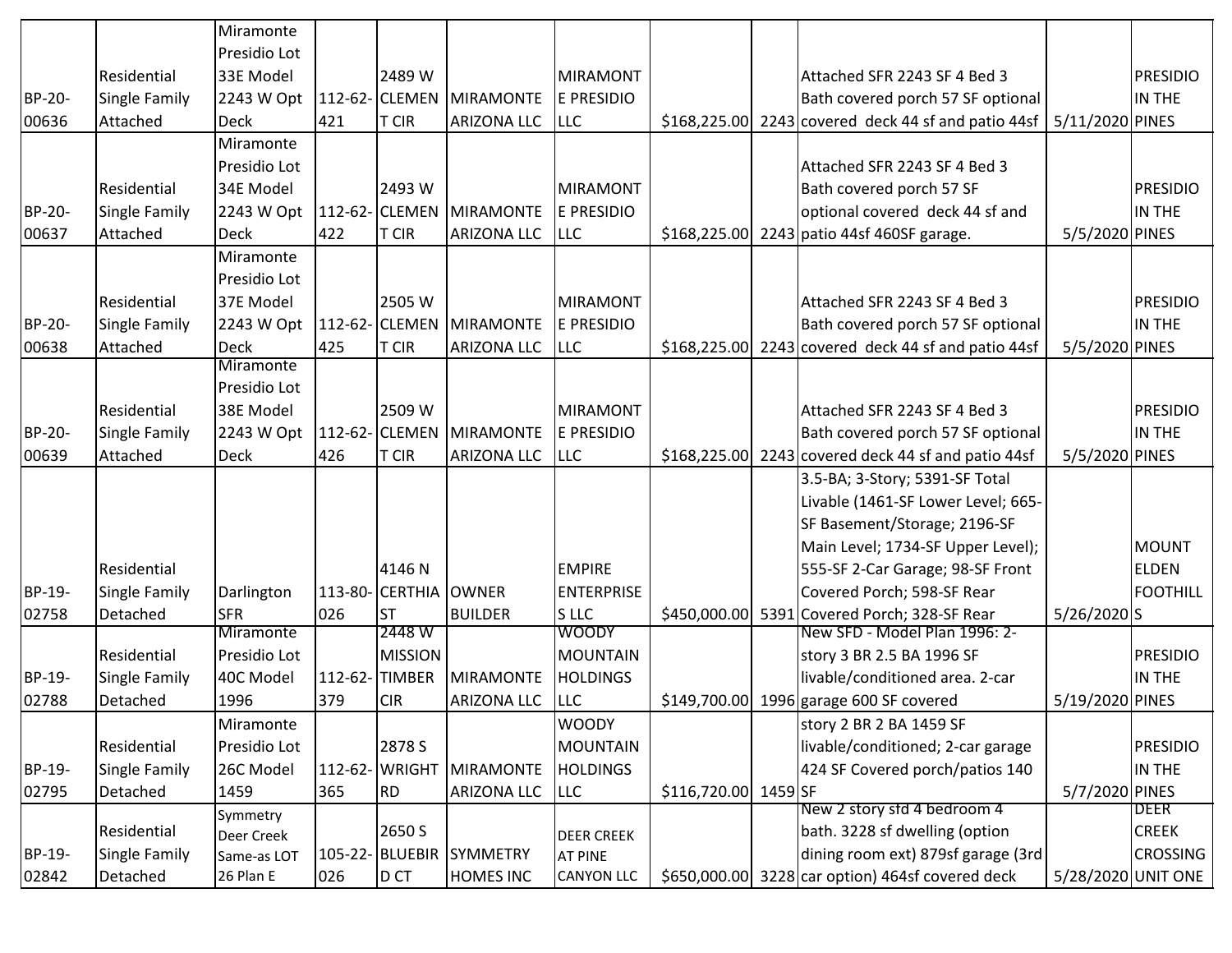|        |               |                             |               |                  |                            |                     |             | New Single Family Dwelling: 2-                 |                 |                 |
|--------|---------------|-----------------------------|---------------|------------------|----------------------------|---------------------|-------------|------------------------------------------------|-----------------|-----------------|
|        |               |                             |               | 2290W            |                            |                     |             | Story; 4-BR; 3-BA; 1072-SF Livable;            |                 |                 |
|        | Residential   | Follett                     |               | MISSION          |                            | <b>FOLLETT</b>      |             | 357-SF Usable Attic (Not                       |                 | <b>PRESIDIO</b> |
| BP-20- | Single Family | Investments                 | 112-62-       | <b>TIMBER</b>    | <b>OWNER</b>               | <b>INVESTMEN</b>    |             | Habitable); 610-SF Garage; 40-SF               |                 | IN THE          |
| 00261  | Detached      | SFR Lot 139                 | 139           | <b>CIR</b>       | <b>BUILDER</b>             | <b>TS LLP</b>       |             | \$240,000.00 1072 Uncovered Deck (Rear); 40-SF | 5/26/2020 PINES |                 |
|        |               |                             |               |                  |                            | <b>MUESCH</b>       |             |                                                |                 |                 |
|        |               |                             |               | 845N             |                            | DONNA&              |             |                                                |                 | <b>CONTINEN</b> |
|        | Residential   |                             |               | <b>INLAND</b>    |                            | MARK                |             | New SFD Single Story 2 bedroom                 |                 | <b>TAL</b>      |
| BP-20- | Single Family |                             |               | 114-13-SHORES    | <b>OWNER</b>               | FAMILY              |             | 2.5 Bath covered deck 494 SF                   |                 | <b>LAKESIDE</b> |
| 00468  | Detached      | <b>Muesch SFR</b>           | 002           | <b>I</b> DR      | <b>BUILDER</b>             | <b>TRUST</b>        |             | \$400,000.00 2192 Garage 529 SF                | 5/7/2020 ACRES  |                 |
|        |               |                             |               |                  |                            |                     |             |                                                |                 |                 |
|        |               |                             |               |                  |                            |                     |             | 1 STORY SFD 4028 SF 4 BED 4.5                  |                 |                 |
|        | Residential   |                             |               | 1570N            | <b>S R OVERTON</b>         |                     |             | BATH STORage LOFT 800 SF                       |                 |                 |
| BP-20- | Single Family | Joralmon SFR 102-11-KITTRED |               |                  | CONSTRUCTIO JORALMON       |                     |             | <b>GARAGE 1686 COVERED PORCH</b>               |                 |                 |
| 00584  | Detached      | PZ-20-00013 063Y            |               | <b>GE RD</b>     | ΙN                         | <b>CANDACE L</b>    |             | \$800,000.00 4028 751 SF COVERED DECK 910 SF   | 5/18/2020 N/A   |                 |
|        | Residential   | Capstone                    |               | 2850W            |                            |                     |             | New 2 Story SFD 1158 SF 2 bed                  |                 |                 |
| BP-20- | Single Family | Crestview                   | 112-01- ALAMO |                  | <b>CAPSTONE</b>            | <b>CRESTVIEW</b>    |             | 1.5 bath garage 432 SF                         |                 | <b>CRESTVIE</b> |
| 00626  | Detached      | Lot 41                      | 064           | DR.              | <b>HOMES LLC</b>           | 31 LLC              |             | \$86,760.00 1158 patio/porch 239 SF            | 5/20/2020 W     |                 |
|        |               |                             |               | 608 S            | <b>COCONINO</b>            |                     |             |                                                |                 |                 |
| BP-20- |               |                             |               | 104-02- ERNEST   | <b>ROOFING</b>             | MUELLER             |             | Tear off reroof no wood shakes or              |                 |                 |
| 00725  | Roofing       | Mueller Roof 066C           |               | ST               | <b>COMPANY</b>             | CAROL C             | \$6,900.00  | shingles allowed                               | 5/1/2020        |                 |
|        |               |                             |               | 711W             | <b>NOAH'S ARK</b>          |                     |             |                                                |                 | <b>ANTELOPE</b> |
| BP-20- |               |                             |               |                  | 102-08- WHIPPLE ROOFING CO | <b>GAIZ KERRY</b>   |             | Reroof no wood shakes or                       |                 | VALLEY          |
| 00731  | Roofing       | <b>Gray Roof</b>            | 030           | RD <sup></sup>   | <b>INC</b>                 | Κ                   | \$8,000.00  | shingles allowed                               | 5/4/2020 UNIT 1 |                 |
|        |               |                             |               | 6465 E           |                            | <b>SLOAT</b>        |             |                                                |                 | <b>SETTLERS</b> |
| BP-20- |               |                             |               | 117-26- SETTLER' |                            | <b>EDWARD &amp;</b> |             | Reroof no wood shakes or                       |                 | <b>RUN</b>      |
| 00754  | Roofing       | Sloat Roof                  | 018           | <b>S</b> RUN     | Surebuild LLC              | <b>ADRIANNE R</b>   | \$10,640.00 | shingles allowed                               | 5/6/2020 CONDOS |                 |
|        |               |                             |               | 916 W            |                            | NACKARD L           |             |                                                |                 | <b>KACHINA</b>  |
| BP-20- |               |                             |               | 102-06- ANDERS   | Altitude                   | REVOCABLE           |             | Tear off reroof no wood shakes or              |                 | <b>ESTATES</b>  |
| 00771  | Roofing       | Nackard Roof 018            |               | ON RD            | <b>Roofing LLC</b>         | <b>TRUST</b>        | \$11,000.00 | shingles allowed                               | 5/8/2020 UNIT 1 |                 |
|        |               |                             |               |                  |                            |                     |             |                                                |                 | <b>CONTINEN</b> |
|        |               |                             |               |                  |                            |                     |             |                                                |                 | <b>TAL</b>      |
|        |               |                             |               | 5050 E           |                            |                     |             |                                                |                 | <b>COUNTRY</b>  |
|        |               |                             |               | MOUNT            |                            | GILLIVAN            |             |                                                |                 | <b>CLUB</b>     |
| BP-20- |               |                             |               | 117-18- PLEASAN  |                            | MICHAEL E           |             | Reroof no wood shakes or                       |                 | <b>ESTATES</b>  |
| 00772  | Roofing       | Gillivan Roof               | 018           | T DR             | Surebuild LLC              | TRUSTEE;            | \$12,318.00 | shingles allowed                               | 5/8/2020 UNIT 2 |                 |
|        |               |                             |               |                  |                            | MARYN               |             |                                                |                 | <b>SWISS</b>    |
| BP-20- |               |                             | 108-14-3794 N |                  | Altitude                   | <b>STEVE &amp;</b>  |             | Tear off reroof no wood shakes or              |                 | <b>MANOR</b>    |
| 00773  | Roofing       | Maryn Roof                  | 077           | <b>BERN ST</b>   | <b>Roofing LLC</b>         | REBECCA             | \$11,000.00 | shingles allowed                               | 5/8/2020 UNIT 1 |                 |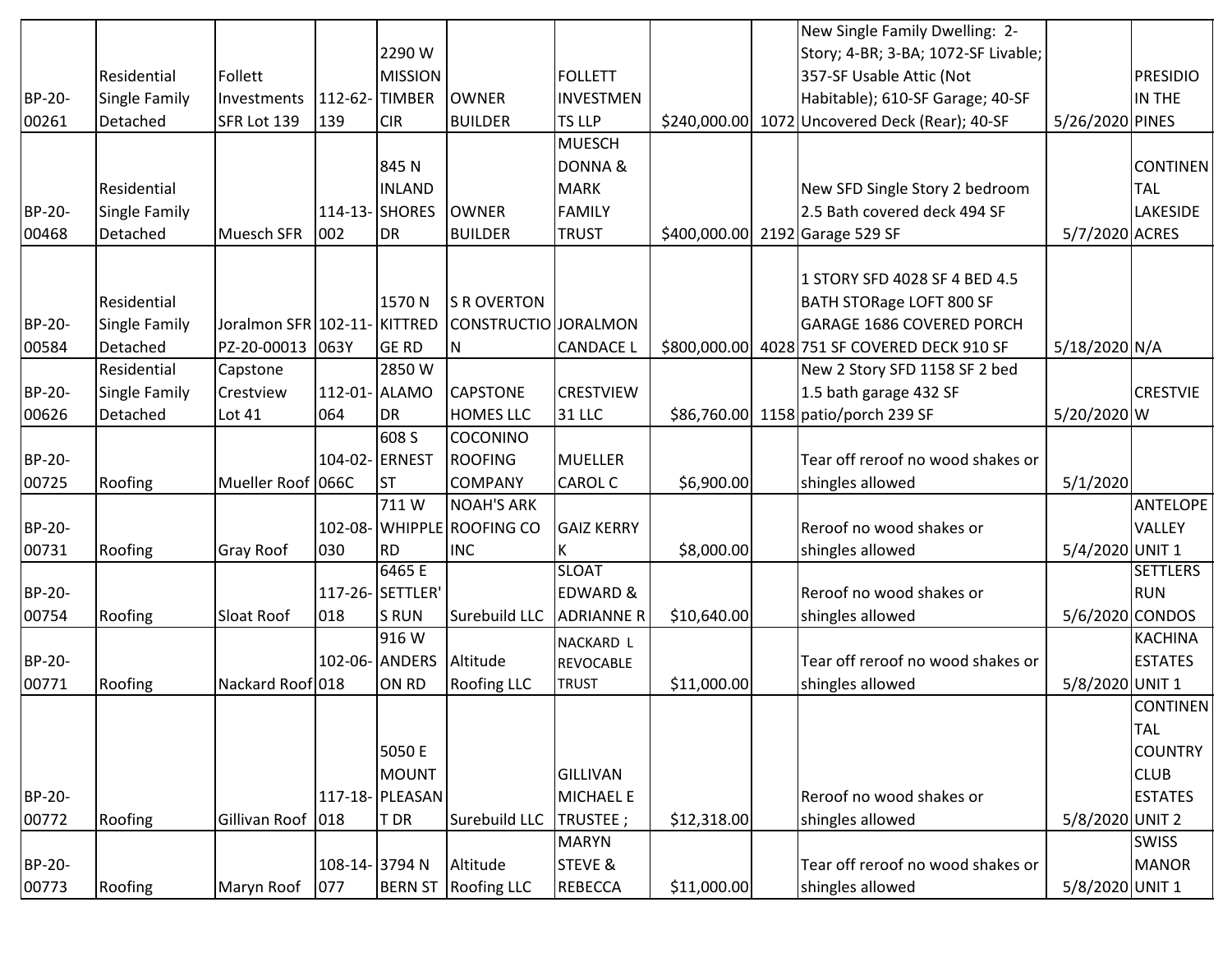|               |         |                   |               | 1311N           | Advosy                            |                             |             |                                   |                    | <b>ANTELOPE</b>  |
|---------------|---------|-------------------|---------------|-----------------|-----------------------------------|-----------------------------|-------------|-----------------------------------|--------------------|------------------|
| BP-20-        |         |                   |               | 102-08- NAVAJO  | Construction                      | <b>MEYER</b>                |             | Reroof no wood shakes or          |                    | <b>VALLEY</b>    |
| 00782         | Roofing | Meyer Roof        | 051           | DR              | <b>LLC</b>                        | <b>HEATHER C</b>            | \$5,000.00  | shingles allowed                  | 5/12/2020 UNIT 1   |                  |
|               |         |                   |               | 1319N           | Advosy                            |                             |             |                                   |                    | <b>ANTELOPE</b>  |
| BP-20-        |         |                   |               | 102-08- NAVAJO  | Construction                      | <b>GRAMS PAUL</b><br>& JILL |             | Reroof no wood shakes or          |                    | VALLEY           |
| 00783         | Roofing | <b>Grams Roof</b> | 050           | DR              | <b>LLC</b>                        | <b>SCHROEDER</b>            | \$5,000.00  | shingles allowed                  | 5/12/2020 UNIT 1   |                  |
|               |         |                   |               |                 |                                   |                             |             |                                   |                    |                  |
|               |         |                   |               |                 |                                   |                             |             |                                   |                    | <b>PEAK</b>      |
|               |         |                   |               | 2949 N          |                                   |                             |             |                                   |                    | <b>VIEW</b>      |
| BP-20-        |         |                   |               |                 | 111-12- PRESCOT All Seasons       | <b>KAONI</b>                |             | Tear off reroof no wood shakes or |                    | <b>MEADOW</b>    |
| 00785         | Roofing | Kaoni Roof        | 014           | T RD            | <b>Roofing LLC</b>                | <b>KAIKEA H</b>             | \$8,700.00  | shingles allowed                  | 5/11/2020 S UNIT 3 |                  |
|               |         |                   |               | 31 W            |                                   |                             |             |                                   |                    |                  |
|               |         |                   |               | <b>SEPARAT</b>  |                                   |                             |             |                                   |                    | PONDERO          |
|               |         |                   |               | <b>ION</b>      | <b>POLARIS</b>                    | <b>BOHM</b>                 |             |                                   |                    | <b>SA TRAILS</b> |
| BP-20-        |         |                   |               | 112-59- CANYON  | <b>RESTORATION</b>                | <b>JONATHAN</b>             |             | Reroof no wood shakes shingles    |                    | <b>UNITS 4A</b>  |
| 00798         | Roofing | <b>Bohm Roof</b>  | 028           | TRL             | <b>INC</b>                        | & KELLY                     | \$3,000.00  | allowed                           | 5/13/2020 4B 4C    |                  |
|               |         |                   |               | 2701 E          |                                   |                             |             |                                   |                    | <b>SWISS</b>     |
| BP-20-        |         | Lowthorp          |               | 108-21- MATTER  | <b>OWNER</b>                      | <b>LOWTHORP</b>             |             | Reroof no wood shakes or          |                    | <b>MANOR</b>     |
| 00806         | Roofing | Roof              | 004           | <b>HORN</b>     | <b>BUILDER</b>                    | <b>RODNEY D</b>             | \$3,000.00  | shingles allowed                  | 5/15/2020 UNIT 11  |                  |
|               |         |                   |               |                 |                                   |                             |             |                                   |                    |                  |
|               |         |                   |               |                 |                                   |                             |             |                                   |                    | PONDERO          |
|               |         |                   |               | <b>85 W</b>     | <b>POLARIS</b>                    | <b>PANCIO</b>               |             |                                   |                    | <b>SA TRAILS</b> |
| BP-20-        |         |                   |               | 112-60-QUARTZ   | <b>RESTORATION ALLEN P &amp;</b>  |                             |             | Reroof no wood shakes or          |                    | <b>UNITS 7A</b>  |
| 00819         | Roofing | Pancio Roof       | 017           | <b>RD</b>       | <b>INC</b>                        | <b>KATHY B</b>              | \$3,000.00  | shingles allowed                  | 5/18/2020 & 7B     |                  |
|               |         |                   |               | 1740 N          | <b>POLARIS</b>                    | <b>MILLER</b>               |             |                                   |                    | <b>CONTINEN</b>  |
| BP-20-        |         |                   | 117-11- DORAL |                 | <b>RESTORATION</b>                | <b>WILLIAM E</b>            |             | Reroof no wood shakes or          |                    | <b>TAL</b>       |
| 00820         | Roofing | Miller Roof       | 029           | <b>WAY</b>      | <b>INC</b>                        | & MARY                      | \$3,000.00  | shingles allowed                  | 5/18/2020 COUNTRY  |                  |
|               |         |                   |               |                 |                                   |                             |             |                                   |                    |                  |
|               |         |                   |               |                 |                                   |                             |             |                                   |                    | <b>TOWNHO</b>    |
|               |         |                   |               | 2383W           | <b>POLARIS</b>                    | <b>LOPEZ</b>                |             |                                   |                    | <b>MES AT</b>    |
| <b>BP-20-</b> |         |                   |               | 112-49- SILVERT | <b>RESTORATION DANIEL G &amp;</b> |                             |             | Reroof no wood shakes or          |                    | RAILROAD         |
| 00821         | Roofing | Lopez Roof        | 470           | ON DR           | <b>INC</b>                        | <b>MARIAD</b>               | \$3,500.00  | shingles allowed                  | 5/18/2020 SPRINGS  |                  |
|               |         |                   |               |                 |                                   | <b>UPDIKE</b>               |             |                                   |                    |                  |
|               |         |                   |               | 2012 N          |                                   | <b>MARISSA &amp;</b>        |             |                                   |                    | SUNNYSID         |
| BP-20-        |         |                   |               | 107-02- CENTER  | <b>OWNER</b>                      | <b>CHRISTOPHE</b>           |             | Reroof no wood shakes or          |                    | E FARMS          |
| 00832         | Roofing | Updike Roof       | 084B          | <b>ST</b>       | <b>BUILDER</b>                    | R                           | \$5,000.00  | shingles allowed                  | 5/19/2020 TRACTS   |                  |
|               |         |                   |               |                 |                                   | <b>MOORE</b>                |             |                                   |                    | <b>WALNUT</b>    |
| BP-20-        |         |                   | 117-27-6823 E |                 | Prostruct                         | MARK R &                    |             | Tear off reroof no wood shakes or |                    | <b>MEADOW</b>    |
| 00850         | Roofing | Moore Roof   134  |               | <b>VAIL DR</b>  | <b>Builders LLC</b>               | <b>STACIE</b>               | \$14,000.00 | shingles allowed                  | 5/20/2020 S        |                  |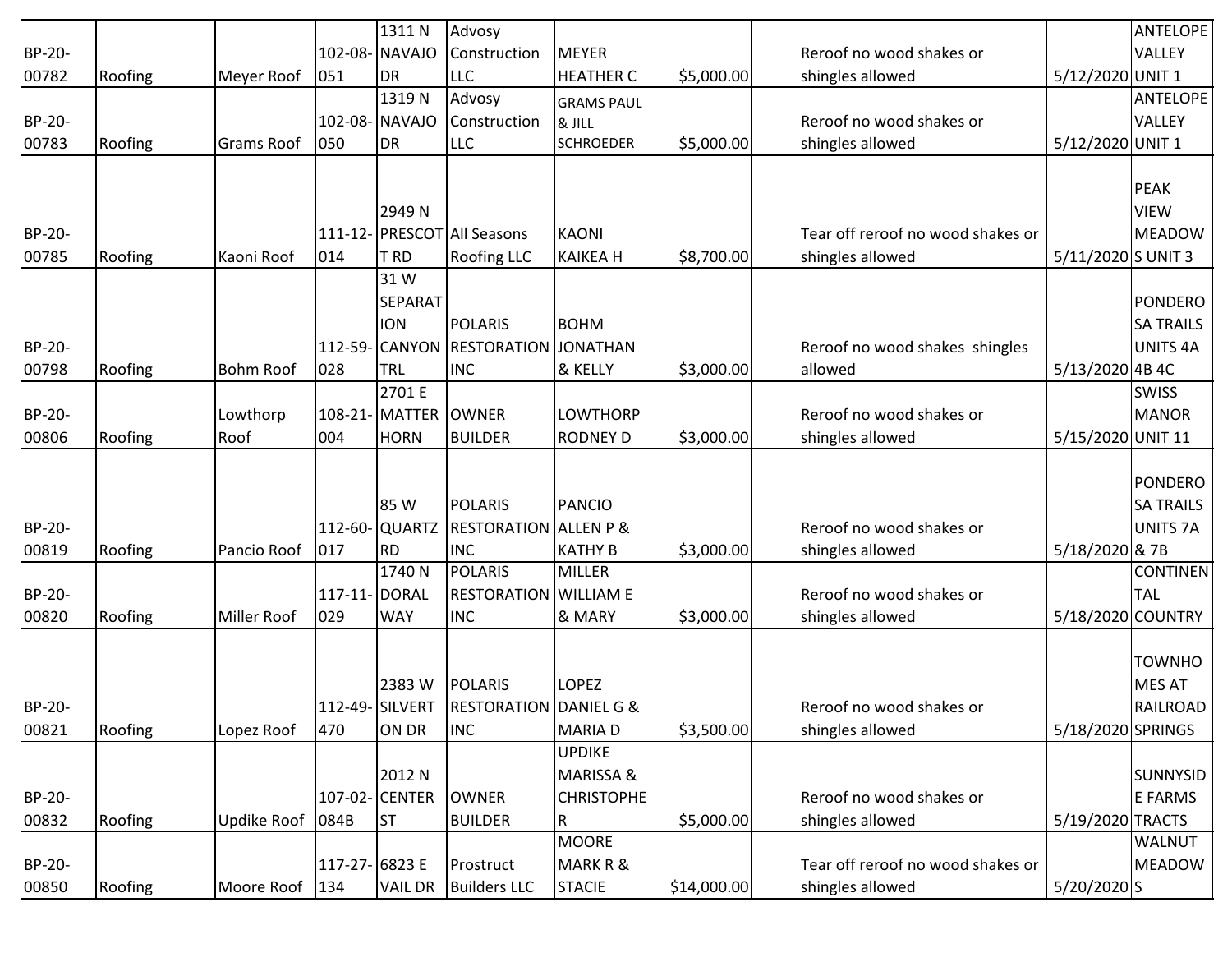|        |         |                   |               | 2687N              |                           | PERETTI                        |             |                                   |                     |                    |
|--------|---------|-------------------|---------------|--------------------|---------------------------|--------------------------------|-------------|-----------------------------------|---------------------|--------------------|
| BP-20- |         |                   |               |                    | 117-23- CAREFRE Prostruct | MARKJ&                         |             | Tear off reroof no wood shakes or |                     | <b>EVERGREE</b>    |
| 00851  | Roofing | Peretti Roof      | 036           | E CIR              | <b>Builders LLC</b>       | <b>KATHLEEN</b>                | \$7,000.00  | shingles allowed                  | 5/20/2020 N         |                    |
|        |         |                   |               | 2412N              |                           | <b>SMITH</b>                   |             |                                   |                     |                    |
| BP-20- |         |                   |               |                    | 117-29-KEYSTON Prostruct  | <b>BRADY &amp;</b>             |             | Tear off reroof no wood shakes or |                     | <b>WALNUT</b>      |
| 00852  | Roofing | <b>Smith Roof</b> | 041           | E DR               | <b>Builders LLC</b>       | ROXANN                         | \$13,000.00 | shingles allowed                  | 5/20/2020 RIDGE     |                    |
|        |         |                   |               | <b>ROUTE</b>       |                           | <b>WILDWOOD</b>                |             |                                   |                     |                    |
| BP-20- |         | Berreman          |               | 112-01- 66 UNIT    | <b>Behmer</b>             | <b>HILLS MHC</b>               |             | Reroof no wood shakes or          |                     |                    |
| 00857  | Roofing | Roof              | 012A          | 71                 | Industries Inc            | <b>LLC</b>                     | \$9,001.00  | shingles allowed                  | 5/21/2020 N/A       |                    |
|        |         |                   |               | 402W               |                           | <b>BLOOM</b>                   |             |                                   |                     |                    |
| BP-20- |         |                   |               | 100-02- APACHE     | <b>Behmer</b>             | <b>BRIAN &amp;</b>             |             | Reroof no wood shakes or          |                     | <b>MOUNTAI</b>     |
| 00858  | Roofing | <b>Bloom Roof</b> | 051           | <b>RD</b>          | Industries Inc            | <b>LEAH E</b>                  | \$9,895.00  | shingles allowed                  | 5/21/2020 N VIEW    |                    |
|        |         |                   |               | 1136 N             |                           |                                |             |                                   |                     | <b>FOREST</b>      |
| BP-20- |         | Stinebuck         |               | 107-44- FLOWIN     | <b>IDEAL</b>              | <b>STINEBUCK</b>               |             | Reroof no wood shakes or          |                     | <b>SPRINGS</b>     |
| 00862  | Roofing | Roof              | 009           | G                  | ROOFING INC               | MARIE                          | \$9,860.00  | shingles allowed                  | 5/21/2020 TOWNHO    |                    |
|        |         |                   |               | 523 N              |                           | ANDERSON                       |             |                                   |                     |                    |
| BP-20- |         | Anderson          | 101-24- JAMES |                    | <b>OWNER</b>              | <b>R SCOTT &amp;</b>           |             | Reroof no wood shakes or          |                     | PINECREST          |
| 00865  | Roofing | Roof              | 020           | <b>ST</b><br>3435W | <b>BUILDER</b>            | <b>PAMELAH</b><br><b>IRWIN</b> | \$14,500.00 | shingles allowed                  | 5/21/2020 TERRACE   | <b>PEAK</b>        |
| BP-20- |         |                   |               | 111-10- MOUNT      | <b>All Seasons</b>        | <b>STEPHEN &amp;</b>           |             | Tear off reroof now wood shakes   |                     | <b>VIEW</b>        |
| 00887  | Roofing | Irwin Roof        | 031           | <b>AIN DR</b>      | <b>Roofing LLC</b>        | <b>EMILY</b>                   | \$9,000.00  | or shingles allowed               | 5/26/2020 ESTATES   |                    |
|        |         |                   |               |                    |                           |                                |             |                                   |                     |                    |
|        |         |                   |               | 2022 W             |                           | PERRY                          |             |                                   |                     | <b>RAILROAD</b>    |
| BP-20- |         |                   |               | 112-49-TOPEKA      | <b>All Seasons</b>        | <b>WILLIAM &amp;</b>           |             | Tear off reroof no wood shakes or |                     | <b>SPRINGS</b>     |
| 00888  | Roofing | Perry Roof        | 055           | <b>AVE</b>         | <b>Roofing LLC</b>        | <b>BRANDY</b>                  | \$7,600.00  | shingles allowed                  | 5/26/2020 66        |                    |
|        |         |                   |               | 4715 E             |                           |                                |             |                                   |                     |                    |
|        |         |                   |               |                    |                           |                                |             |                                   |                     |                    |
|        |         |                   |               | <b>DOUBLE</b>      |                           | LEE REV.                       |             | Tear off reroof no wood shakes or |                     | <b>LAKEWOO</b>     |
| BP-20- |         |                   | 117-32- EAGLE |                    | <b>All Seasons</b>        | LIVING                         |             |                                   |                     |                    |
| 00889  | Roofing | Dresser Roof 060  |               | <b>WAY</b>         | Roofing LLC               | <b>TRUST</b>                   | \$6,800.00  | shingles allowed                  | 5/26/2020 D VILLAGE |                    |
|        |         |                   |               | 735N               |                           | <b>WHEALY</b>                  |             |                                   |                     |                    |
| BP-20- |         |                   | 101-42- PINE  |                    | <b>LCR ROOFING</b>        | KEVINT&                        |             | Tear off reroof no wood shakes or |                     | <b>SWITZER</b>     |
| 00894  | Roofing | Whealy Roof 048   |               | CLIFF DR INC       |                           | JENNIFER                       | \$9,150.00  | shingles allowed                  | 5/27/2020 MESA      |                    |
|        |         |                   |               | <b>HOUSE</b>       |                           | GLASGOW                        |             |                                   |                     | <b>PONDERO</b>     |
| BP-20- |         | Glassgow          | 112-59-ROCK   |                    | LCR ROOFING DONALD VII    |                                |             | Tear off reroof no wood shakes or |                     | <b>SA TRAILS</b>   |
| 00895  | Roofing | Roof              | 168           | <b>TRL</b>         | <b>INC</b>                | & KELLY J                      | \$9,500.00  | shingles allowed                  | 5/27/2020 UNIT 4D   |                    |
|        |         |                   |               |                    |                           |                                |             |                                   |                     |                    |
|        |         |                   |               | 318N               |                           | LOWNEY                         |             |                                   |                     | <b>FLAGSTAF</b>    |
| BP-20- |         |                   |               | 100-07-MOGOLL HAHN |                           | KEVIN P &                      |             | Tear off reroof no wood shakes or |                     |                    |
| 00899  | Roofing | Lowney Roof 010   |               | <b>ON ST</b>       | <b>ROOFING</b>            | <b>RHONDAH</b>                 | \$8,000.00  | shingles allowed                  |                     | 5/28/2020 TOWNSITE |